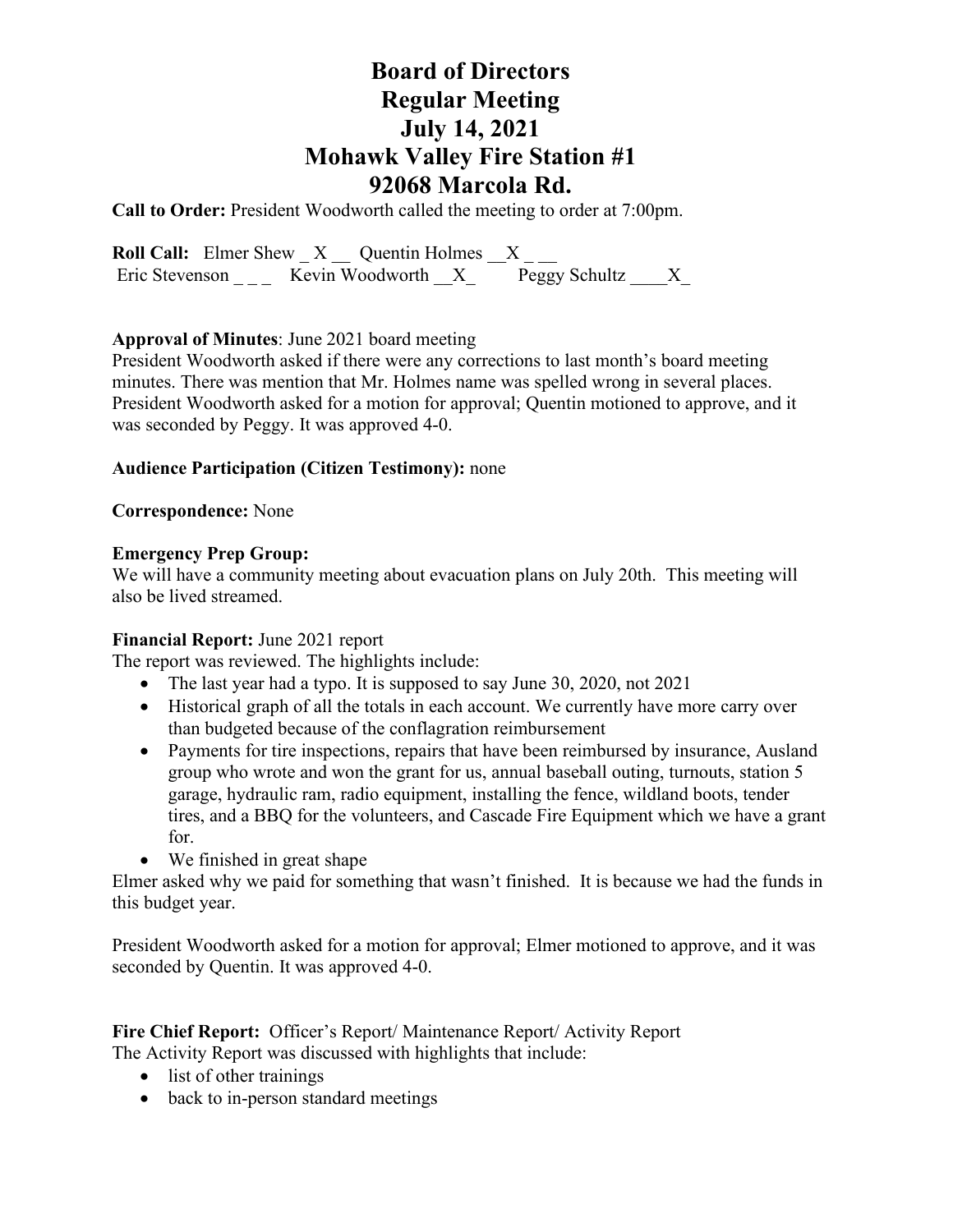# **Board of Directors Regular Meeting July 14, 2021 Mohawk Valley Fire Station #1 92068 Marcola Rd.**

- 4 finished with their EMTI and now we have 8 intermediates. It was asked what that was. Intermediates are below medics.
- 2 finished AEMT and should soon be getting their EMTI
- July has not slowed down

# **Maintenance Report**

The Maintenance Report was not included but was discussed. The highlights include:

- Annual tire inspections which are done by a third party
- Got one set of tires this year and then will get one set next year
- AV equipment update
- Attend a communication radio conference/exercise
- Ordered PPE and radio supplies to be proactive
- Replaced 1460 tires which were under warranty
- Summer help officially started on July 14<sup>th</sup>
- Working on ergonomics and OHSA regulation in modular building
- Got patrician walls from Springfield School District warehouse
- Door opener in Station 5
- Fixed dry rot in Station 4

Discussion on Chris doing a job well done but doesn't need to report the minor stuff. It is clear those are being done.

## **Old Business**:

1. Grants

We have the seismic grant but we need to update our procurement policy because of some state changes in 2020. We may need two meetings for next month and it was suggested we just start early next board meeting. We have not heard about one grant. We are waiting on the material delivery for the radio grant because of a microchip shortage.

- 2. COVID 19 Update We have laxed most of the rules and we are helping with the vaccine clinics.
- 3. Project Updates Nothing.

## **New Business:**

- 1. Seismic grant This was discussed in old business.
- 2. Amendment to board policy 1-4-7